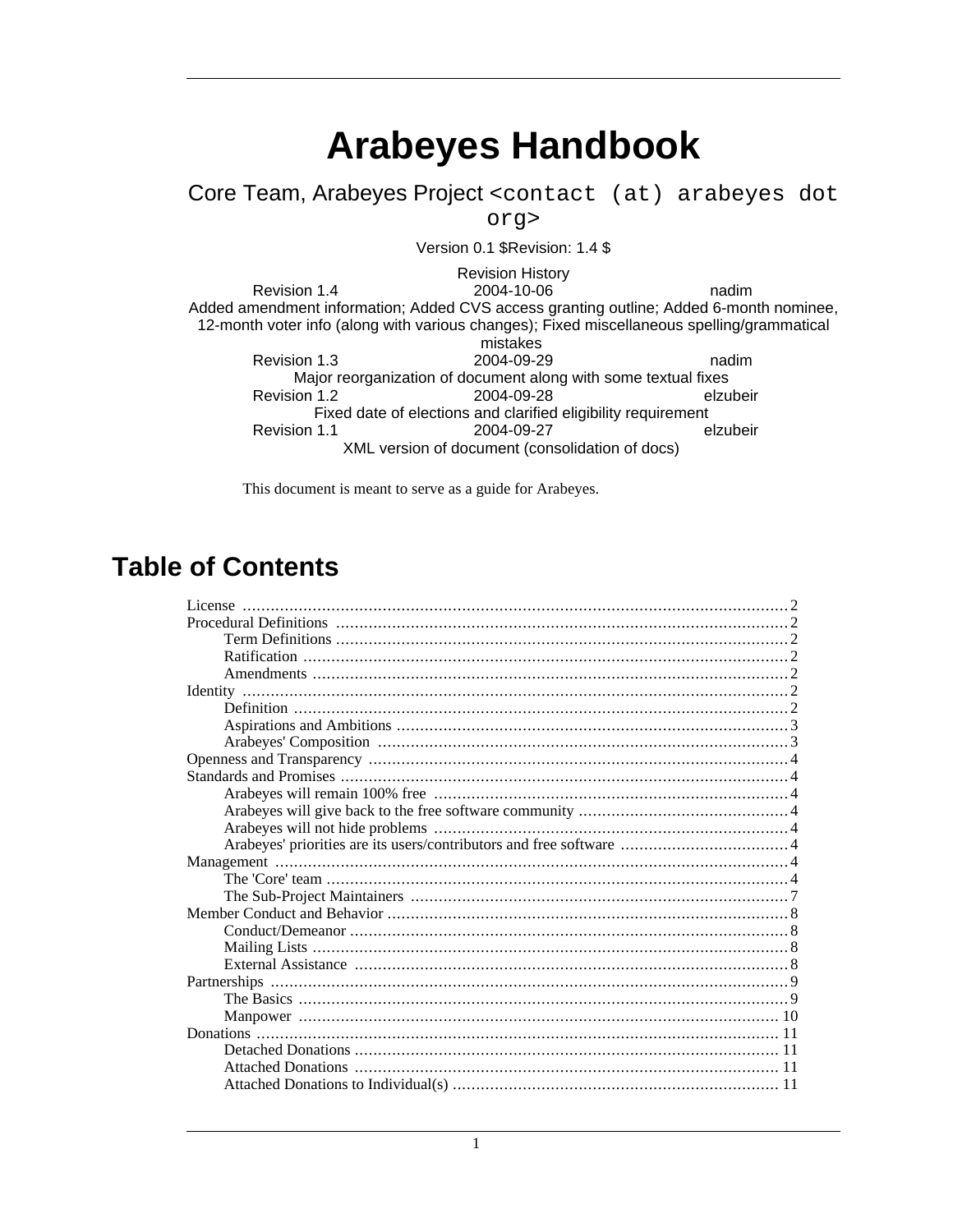# **License**

<span id="page-1-0"></span>Copyright (C) 2004, Arabeyes Project

<span id="page-1-1"></span>Permission is granted to copy, distribute and/or modify this document under the terms of the GNU Free Documentation License, Version 1.2 or any later version published by the Free Software Foundation; with no Invariant Sections, no Front-Cover Texts, and no Back-Cover Texts.

# **Procedural Definitions**

### <span id="page-1-2"></span>**Term Definitions**

- Team -- the Arabeyes active volunteers
- Core (or core-team) -- Arabeyes' internal meta-project management team
- Volunteer -- someone who voluntarily undertakes a task/work.
- Nominee -- any Arabeyes CVS account holder who has had CVS commit activity in the 6 months prior to elections.
- Voter -- any Arabeyes CVS account holder who has had CVS commit activity in the 12 months prior to elections.
- 3rd-party -- used loosely to indicate a third party (company, organization, group) which is interested in working with Arabeyes (in sharing resources, developers, contacts, etc) to achieve the same ultimate goal of spreading and preaching linux/unix to the Arab world.
- Contributors -- encompasses developers, translators and anyone who assists in any capacity.
- <span id="page-1-3"></span> $*$ ix -- used to mean linux/unix of all flavors.

### **Ratification**

<span id="page-1-4"></span>This document is an Arabeyes' internal working directive and rule book regarding all its development and translation work. This Constitution is effective of September 28, 2004 as was agreed unanimously by Arabeyes' management team.

### **Amendments**

<span id="page-1-5"></span>This document can be amended via a unanimous vote by Arabeyes' management team ('core') post a public discussion on those items that are to be added/modified/removed on Arabeyes' "forum" mailinglist. If there are any serious objections raised during the public discussion, proper assurances need to be given to address all points raised.

# **Identity**

### **Definition**

<span id="page-1-6"></span>Arabeyes is a Meta/Umbrella project that is aimed at fully supporting the Arabic language in the Unix/ Linux environments. It is designed to be a central location to standardize the Arabization process under the Open Source license/mantra (in development, translation, documentation, etc). Arabeyes relies on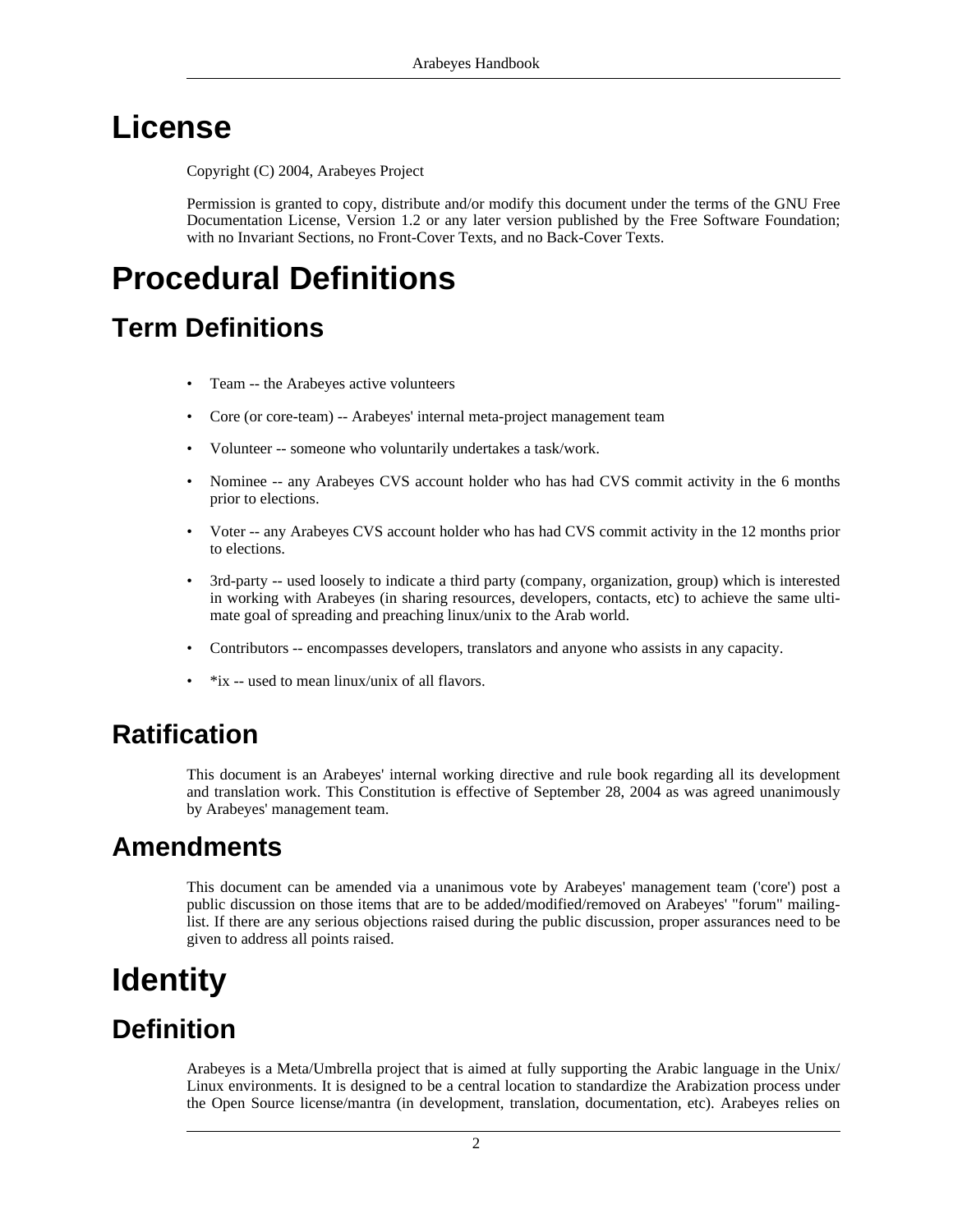<span id="page-2-0"></span>voluntary contributions by computer professionals and enthusiasts all over the world. Arabeyes is subject to all points noted within the document to sustain its existence as well as thrive and grow.

### **Aspirations and Ambitions**

#### **Vision/Aims**

- 1. Bring forth Arabic support to all aspects of Linux/Unix to satisfy all end-user's needs.
- 2. Become a central repository/location for all issues with regards to Arabization and Linux/ Unix/Open-Source.
- 3. To raise people's awareness about Arabeyes' work, its needs, its aims and all underlying Arabiccentric issues.
- 4. To recruit and find capable individuals so as to bring forth the required work and attain its goals while increasing people's abilities and raising their potential.
- 5. To find the proper support internally and externally to upkeep this project be it financially, technically or via any other means.
- 6. To get involved in various consortium organizations to better voice the Arabic viewpoint.

#### **Misson/Goals**

- 1. Increase the number of volunteers working on Arabeyes projects.
- 2. Encourage and support new volunteers by engaging all their needs for them to grow and to attain results.
- 3. Create an environment in which the work will continue to exist and even flourish without the said involvement of the original authors in hopes of ever keeping the various projects on-going and ever evolving.
- 4. Preach the virtues of Volunteerism and the ideals of Open Source and Free Software.
- <span id="page-2-1"></span>5. Increase the Arab industry's awareness and get them engaged in the important goals/efforts Arabeyes is undertaking.

### **Arabeyes' Composition**

- 1. Volunteers are made of those who voluntarily undertake a task/work or a project with no regard to pay or any quid-pro-quo action.
- 2. Core-team (or 'core') is,
	- a. Made up of elected individuals who are tasked with managing Arabeyes. These individuals have risen to the occasion and have proved their seriousness and commitment to this project and love for it.
	- b. All 'core' members are equal with regard to responsibilities and position.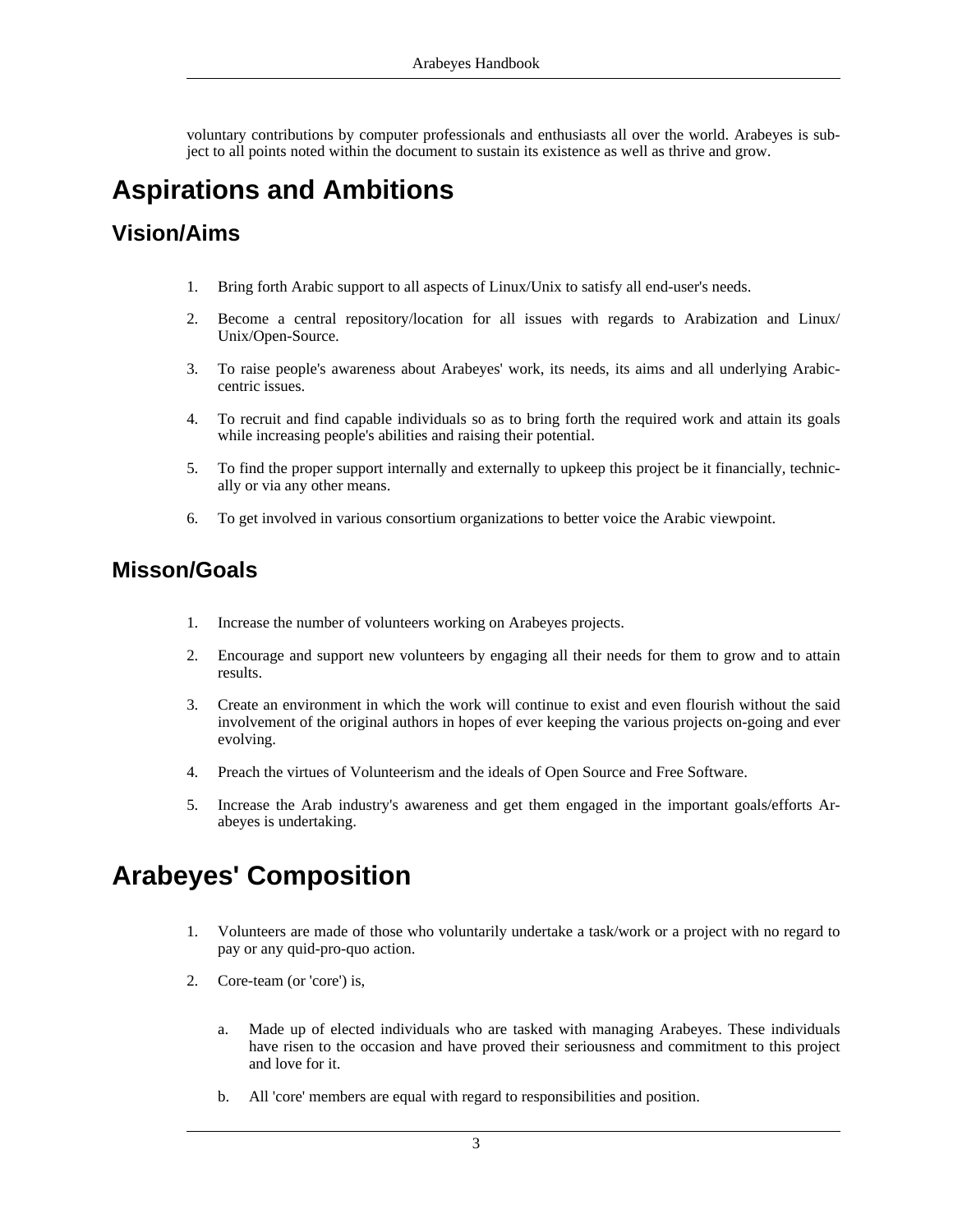## <span id="page-3-0"></span>**Openness and Transparency**

- 1. All meeting agenda, minutes and decisions are to be available in a public location for all to view.
- 2. Certain sensitive issues/topics (as deemed by all of 'core' members) may be omitted given a mention is supplied in lieu.
- <span id="page-3-1"></span>3. All financial issues are to be noted in a public setting for all (or at a minimum all financial contributor/donors) to access or inspect. The finances include anything of monetary value coming into Arabeyes' general fund or leaving it.

# **Standards and Promises**

<span id="page-3-2"></span>The following are broad standards that Arabeyes will follow in order to attain its goals in accordance to its charter.

### **Arabeyes will remain 100% free**

Arabeyes is chartered with working on systems and components that will be free and open under the Open-Source Initiative ("OSI")-approved licenses and definitions (OpenSource.org). Arabeyes, thus, promises not to engage in any work of proprietary nature to serve the needs of a select few. Arabeyes will support, through any means possible, people/entities who share similar goals with regard to Arabic software.

### **Arabeyes will give back to the free software community**

<span id="page-3-3"></span>When Arabeyes' developers/translators/contributors develop results, those results will be licensed in a manner consistent with the OpenSource.org Guidelines. Arabeyes will try its best to bring forth exceptional solutions so that free works with proper Arabic support will be widely distributed and used. Arabeyes will communicate matters such as bug fixes, improvements and user requests to any and all "upstream" authors of works deemed necessary and pertinent to Arabeyes' user-base.

### **Arabeyes will not hide problems**

<span id="page-3-5"></span><span id="page-3-4"></span>Arabeyes will conduct all its discussion of any substance in public for all to partake in. Arabeyes will also hold public 'core' meetings to address managerial and policy issues publicly in a periodic manner. Arabeyes will disclose any funding issues in a prompt manner sans concealment and will follow a complete transparent mode of operation in all regards.

### **Arabeyes' priorities are its users/contributors and free software**

<span id="page-3-6"></span>Arabeyes will be guided by the needs of its users and the free software community. Arabeyes will place their interests first in its priorities in an attempt to bring better, faster and more comprehensive solutions to the Arabic user.

## **Management**

### <span id="page-3-7"></span>**The 'Core' team**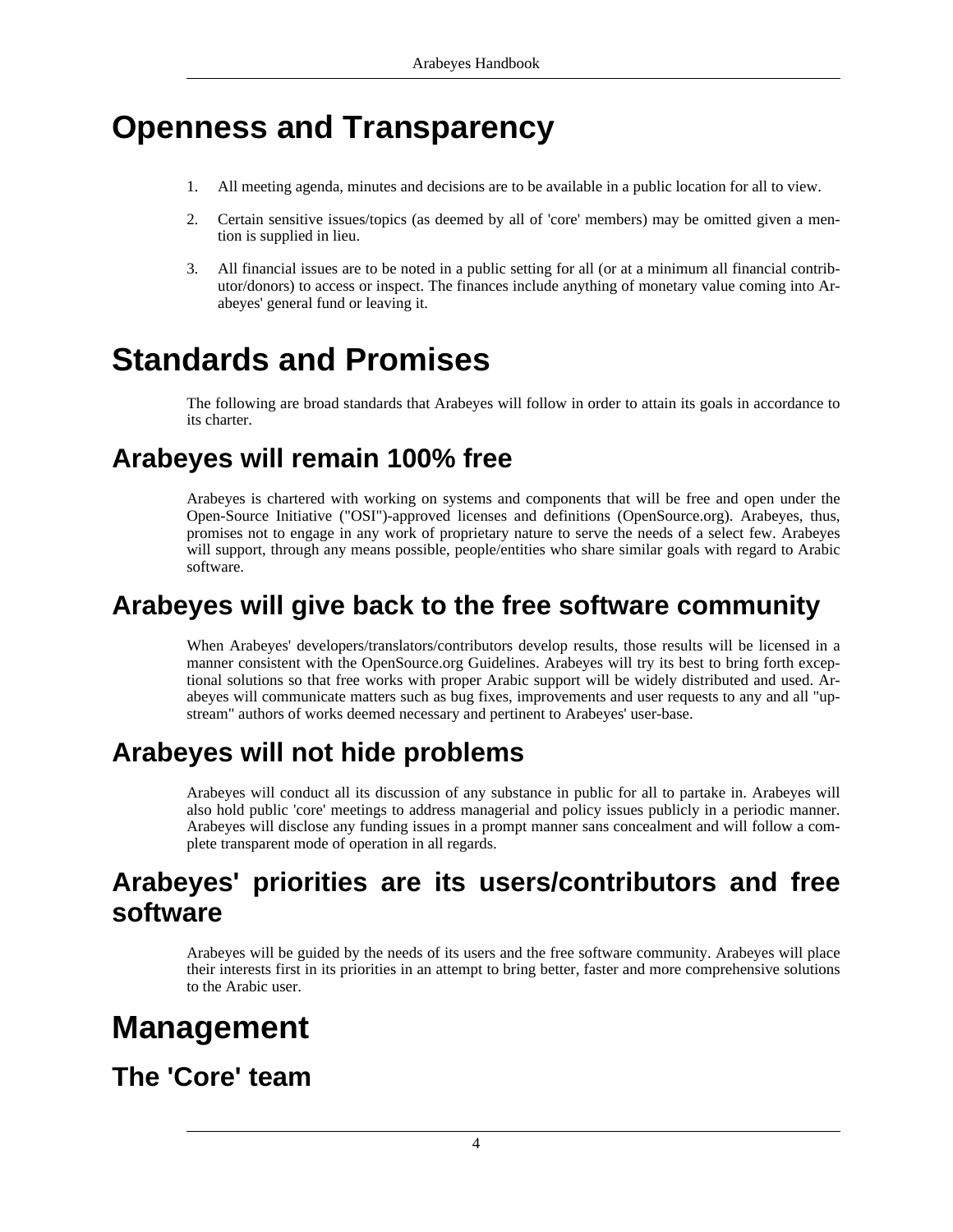#### **Definition**

- 1. 'Core' exists to *serve* Arabeyes and its members.
- 2. 'Core' takes care of the managerial as well as financial aspects of Arabeyes.
- 3. 'Core' is in charge of outlining rules/laws with regard to its conduct given its charter is met and is applied.
- 4. 'Core' is made up of an odd number at all time. If for whatever reason a member is relieved or is inaccessible, his/her vote needs to be assigned apriori to an active member in writing.
- 5. An annual election is conducted at a preordained date to elect all 'core' members.

#### **Meetings**

- 1. Open meetings (which are publicized in advance) are to be held on a weekly basis on IRC.
- 2. A meeting is initiated given quorum is met which requires at least 1 more than 1/2 the number of the original 'core' members to be present (eg. with 5 core members, 3 would constitute quorum).
- 3. Only for/yes/yay and against/no/nay votes are accepted in the meetings.
- 4. The largest shear raw number of votes (yay/nay) wins.

#### **Membership Loss**

A 'core' member loses his privileges if,

- 1. He/She resigns explicitly (done in writing and confirmed by all other 'core' members)
- 2. If all the 'core' members vote a certain individual out at which point either a special election is called for or the teams selects a respected replacement.

#### **Duties and Responsibilities**

- 1. The global Arabeyes list of Project TODOs is inspected on a monthly basis by the 'core' team which encompasses Arabeyes' overall goals and most urgent attainables. This list is posted for all to view and inspect and to choose from. This list is what gets advertised to newbies for them to select something to work on.
- 2. The 'core' team is ultimately responsible for the new assignment of CVS access to individuals who have demonstrated their ability to contribute effectively (this could be done with assistance from the various project leaders to "approve" individuals).
- 3. The 'core' team is ultimately responsible for the proper maintenance and upkeep of Arabeyes' hardware and services (server maintenance, backups, mailing-list and database maintenance, software upgrades, etc). The list of all of these maintenance issues is to be compiled and made publicly available.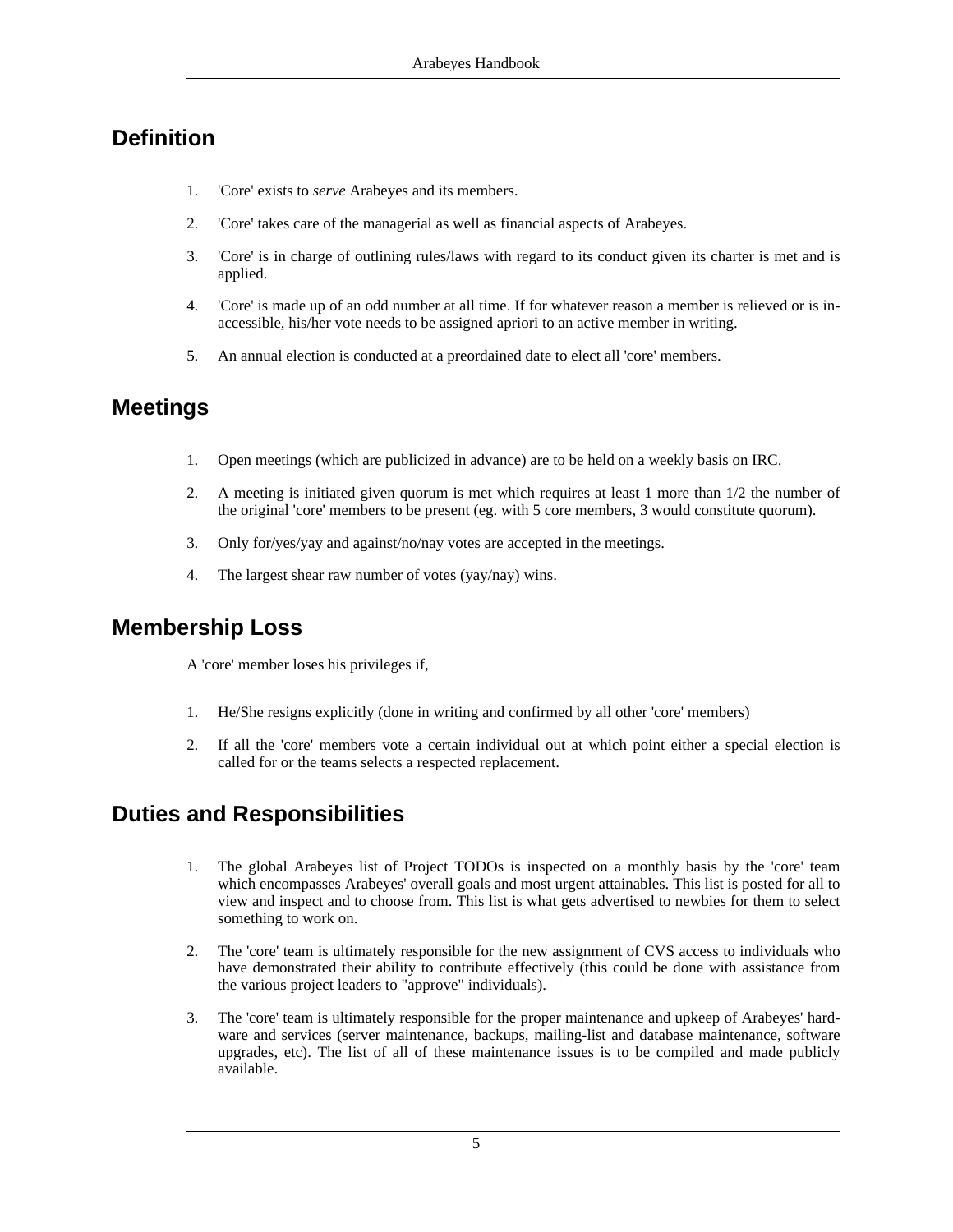#### **Member Characteristics**

- 1. Is an avid believer in the Open Source ideals
- 2. Believes in the aims and goals of Arabeyes
- 3. Wants to see Arabeyes succeed, flourish and grow
- 4. Concerned about Arabeyes' future and its roadmap looking always to improve upon them
- 5. Is committed to the well being and preservation of Arabeyes, its goals and mandate
- 6. Persistent in attaining results and is goal oriented
- 7. Willing to sacrifice to attain results and progress
- 8. Is responsible for a subset of "managerial" tasks
- 9. Willing to spend the required time to complete his/her duties
- 10. Enjoys what Arabeyes is all about and really wants to be a part of it

#### **Elections**

- 1. Elections are held every 12 months to determine all the core-team members (ie. Arabeyes' managers).
- 2. Elections are to always be held on the last Thursday in October.
- 3. Elections are voted on by Arabeyes members that qualify based on the criteria outlined in this document's term definitions (1 person yields one vote per 'core' seat). For instance, if 'core' is constituted by 5 members, each voter is to cast 5 votes (a vote per 'core' seat) to different individuals (or parts there-of).
- 4. Each voter is to get an email confirmation noting his selections.
- 5. Each voter's vote is held in confidence on Arabeyes' server in case of any voter irregularities and/or recounts (individual users' selections are not to be divulged publicly) for a period of six months (the raw election results sans individual info is to be maintained at all times). It is the current 'core' team's function to ensure proper elections.
- 6. Any qualifying nominee (as defined in this document's term definitions) is allowed to nominate him/herself (ie. run for election).
- 7. Candidates can run (and rerun) for elections as many times as they like (there are no limits).
- 8. Candidates are to announce their candidacy (nominate themselves) via Arabeyes' predefined procedure (via its web interface) starting 2 weeks prior to election date and ending one week before elections. Any and all email correspondence regarding this topic are to only occur on Arabeyes' "forum" mailing-list.
- 9. Elections are to be held by Arabeyes' website (unless noted otherwise due to some unforeseen problems).
- 10. Elections are to be held for a minimum of 24 hours during the day of the vote.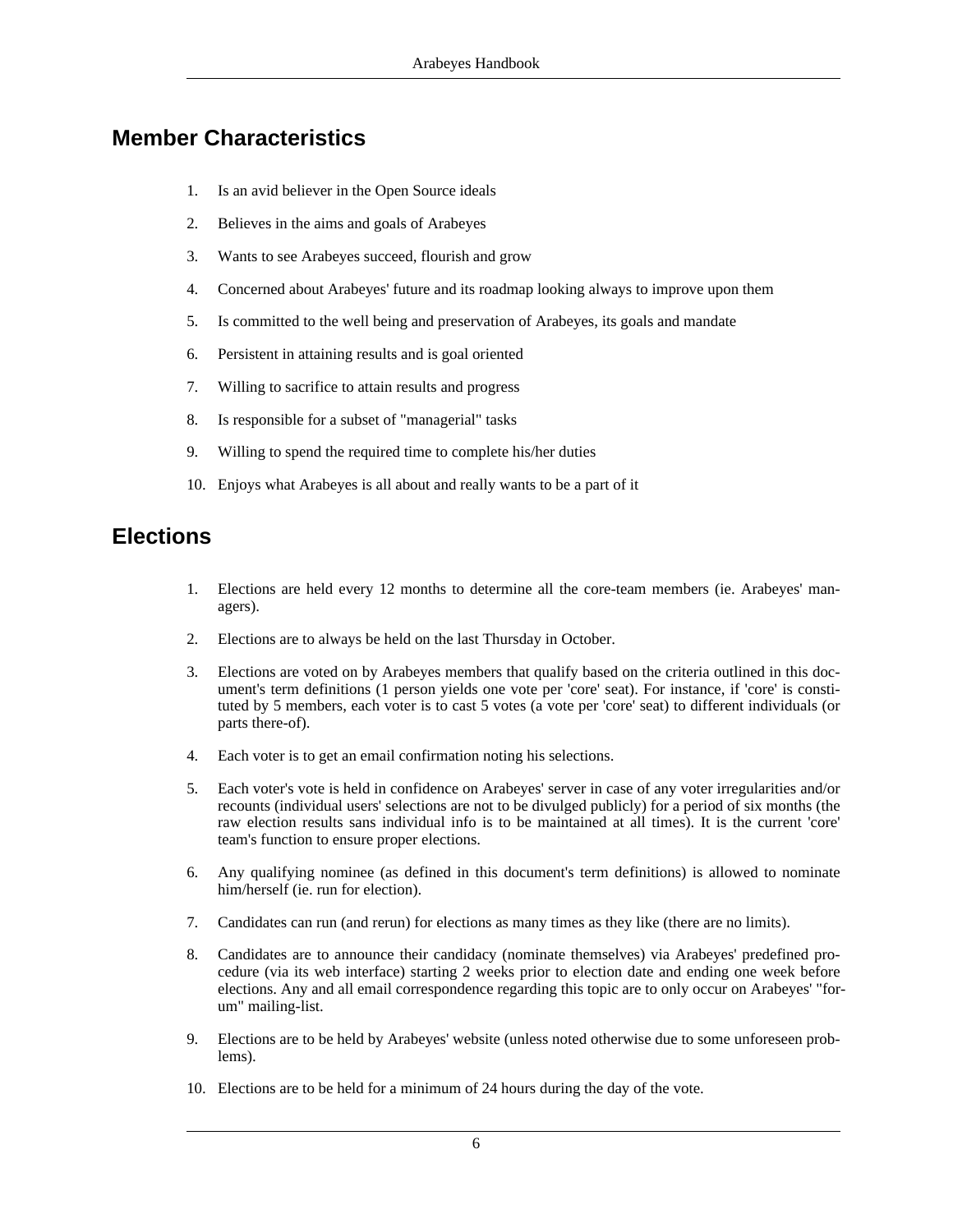- 11. Elections are considered valid and binding irrespective of total number of people who have voted.
- 12. The candidates with the highest raw number of votes that constitute 'core' are elected.
- 13. If a subset of 'core' members are elected (due to zero votes), the newly elected 'core' group recruits its remaining members within 2 weeks of election results.
- 14. In case of a tie between candidates, the tied-candidates will be given a one week period in which to discuss their fate in hopes of them agreeing on who is to proceed and who is to step aside. If no results are reached during that one week period, the current 'core' team takes a vote to break the deadlock.
- 15. If fraud (multi-voting/counter-error/hacks) is detected, the elections are voided until an expedient solution is found to the problem. 'core' is to remain as it were prior to the elections maintaining its duties until elections are re-held.
- 16. All notices, results, debates (if any) are to take place in an open public setting (preferably the "forum" mailing-list) to give all candidates equal opportunity to reply and/or voice their opinions.
- 17. No election mails will be accepted on any of the other lists and a blatant breach will constitute disqualification.
- 18. Core-team disqualifications can occur due to,
	- a. 'core' ceases to have its mandatory weekly meetings or misses a month's worth consecutively.
	- b. 80% of the CVS holding account members (ie. voters) vote "NO confidence" via emails to an individual who then verifies members' votes (via email again) upon which time that vote is conveyed to the core-team. In short, a vote and a confirmation are needed.
- 19. In case of core-team disqualification, "special" elections are called for (any CVS holder is then entitled to make that call) to be held 2 weeks from initiated action. General elections are to maintain their strict timetable.
- <span id="page-6-0"></span>20. In case of "special" elections and until new results are announced, the disenfranchised 'core' team will continue to attend to all of 'core's duties until official hand-over.

### **The Sub-Project Maintainers**

- 1. A maintainer is found/elected anytime the job calls for it (due to vacancy or someone leaving a position). The selection is made by the 'core' members but is not exclusive to them.
- 2. Anyone can be a Project Maintainer including 'core' members given they attain and retain an active CVS account.
- 3. A project maintainers is to,
	- a. Study said project, know enough about the external deadlines and demands to come-up with an internal schedule to present to his team.
	- b. Follow his/her outlined schedule making adjustments when needed.
	- c. Take full control of the project and is to track results, problems and be the bona-fide leader/ champion of the project. The maintainer is to also recruit and incentivise his own group as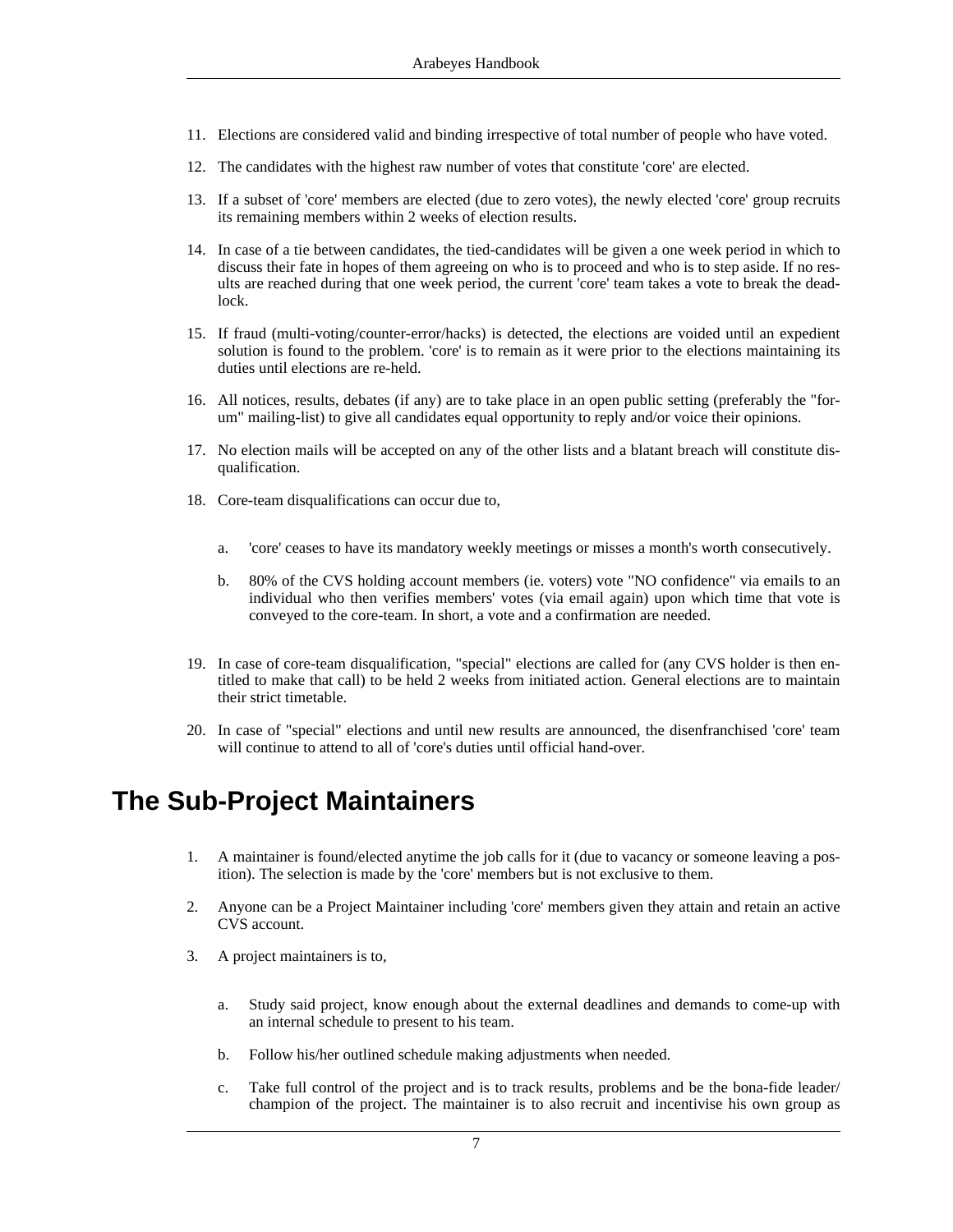well as maintain and create the relevant docs/instructions.

- d. Keep his team members and Arabeyes volunteers privy of the status of his/her project by sending a "status" report at least once a month to the appropriate mailing-list.
- <span id="page-7-0"></span>4. The 'core' team has the right to relieve a maintainer given he/she are not adhering to the set rules and/or are not proceeding in the best interest of the subproject or Arabeyes at large (slow to no action will not be tolerated).

# **Member Conduct and Behavior**

### <span id="page-7-1"></span>**Conduct/Demeanor**

1. What people say is their opinion and does NOT reflect Arabeyes' on both the mailing-lists, IRC and/or in private.

Even 'core' managerial members' comments are mere comments unless they qualify their remarks with "'core' has decided" and back them up with the relevant decision making votes/approval procedures within the 'core' "meeting minutes" archive.

- 2. It is not the intent of Arabeyes to favor one social/economic or otherwise group over another, its goal is to serve the predominant Arabic market and user-base by bringing forth Arabic support to linux/unix in all its facets.
- 3. Try to avoid using IRC to make decision or communicate new developments (else a summery of what was decided/agree-upon is to be sent to the appropriate mailing-list).
- <span id="page-7-2"></span>4. The mailing-lists are to reflect all important communication and should house all relevant decisions and/or justifications

### **Mailing Lists**

- 1. Always mail using plain text (never use HTML).
- 2. Never cross-post to multiple lists (ie. do not Cc or Bcc multiple Arabeyes' lists).
- 3. Cite only relevant text in your email replies. Always trim your email messages as much as possible (be brief and to the point) to stay focused.
- 4. Do not attach any documents/files/packages to your mails; upload your to-be attached work somewhere on the internet and provide a URL instead.
- 5. Posting on Arabeyes' various lists should be done in English (not Arabic, not French, not German) except for 'doc' where Arabic is acceptable and even encouraged.
- <span id="page-7-3"></span>6. Be professional, respectful and educated about your posts. Keep in mind that thousands (if not millions) will see and read your words.

#### **External Assistance**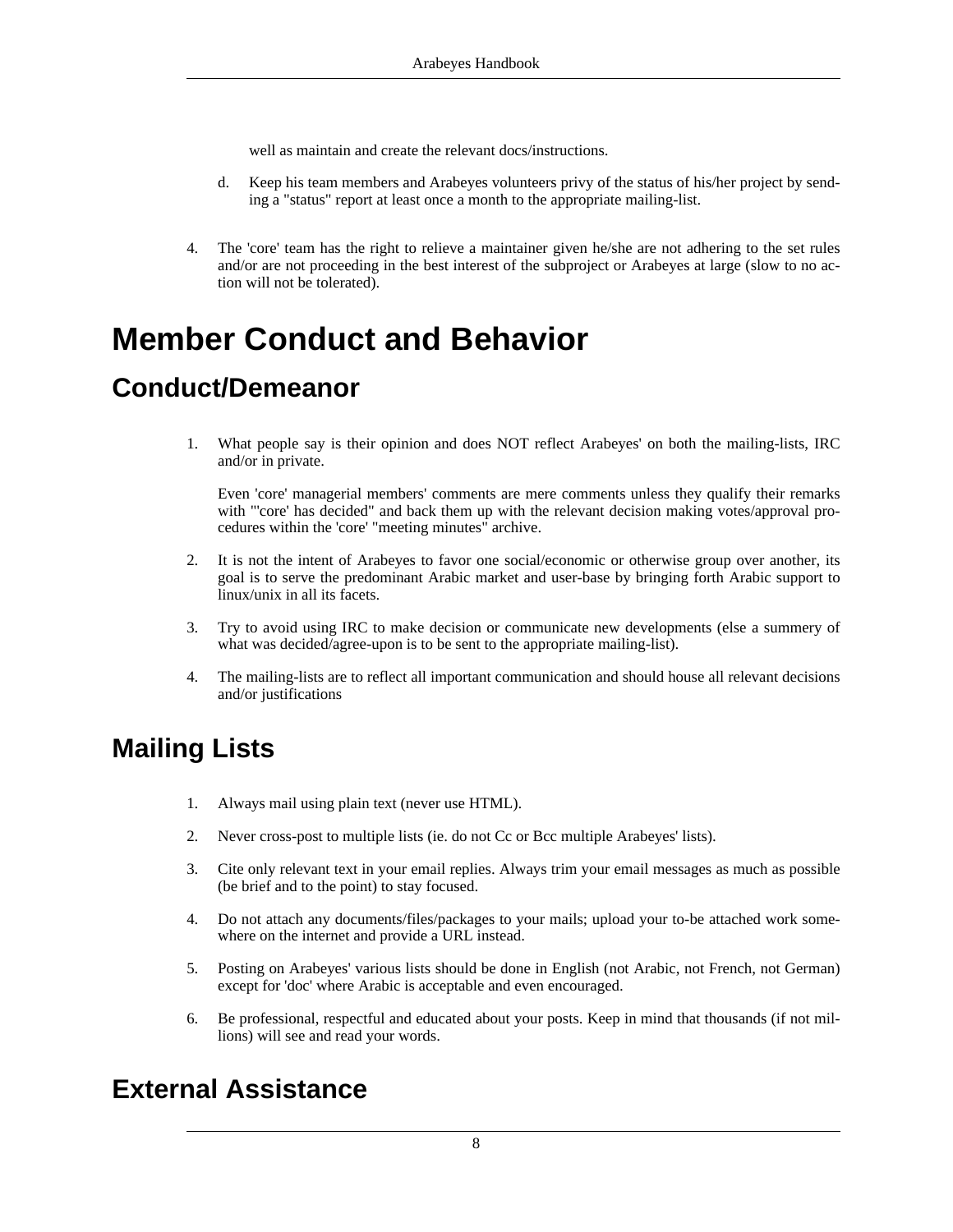<span id="page-8-0"></span>Although Arabeyes wants to foster development and help the community at large, it's current constraints don't allow its hardware, bandwidth or resources to be utilized for anything but Arabeyes related tasks/ functions. We continue to accept inquires for help in hopes of future engagement.

# **Partnerships**

<span id="page-8-1"></span>This section lays down the ground rules for any kind of cooperation and/or collaboration Arabeyes will have with any other group/organization.

### **The Basics**

#### **Arabeyes' NO compromise points**

- 1. Arabeyes will only contribute to Free/Open Software Projects in which source-code or any other relevant results are available to the general public at no charge and in which changes and modifications are allowed to be distributed and/or are echoed back the original author(s)'
- 2. Arabeyes will be driven by the users' needs and by volunteers' efforts
- 3. Arabeyes efforts will remain vendor neutral and distribution neutral
- 4. Arabeyes will maintain its independence/freedom to make its own choices and decisions (technical or otherwise).
	- a. Arabeyes will retain its right to engage in any form of partnerships/cooperatives without the need to get permission from any third party (including but not limited to current/prior partners)
- 5. Arabeyes will only engage in equal partnerships/cooperatives
	- a. Arabeyes will NOT dictate action, NOR will it be dictated to
	- b. Arabeyes will maintain technical excellence at all times

#### **Arabeyes Offers**

- 1. An organizational hub for various Arabization development efforts
	- a. Infrastructure for new as well as old Arabization projects
	- b. Communication mediums for usage by/for projects and teams
	- c. Ability to recruit developers and translators
	- d. Bleeding-edge tools/apparatus ensuring world-wide team access
- 2. Advocation and education of the Arabization of \*ix systems
- 3. Committed Talent (technical, organizational as well as motivational)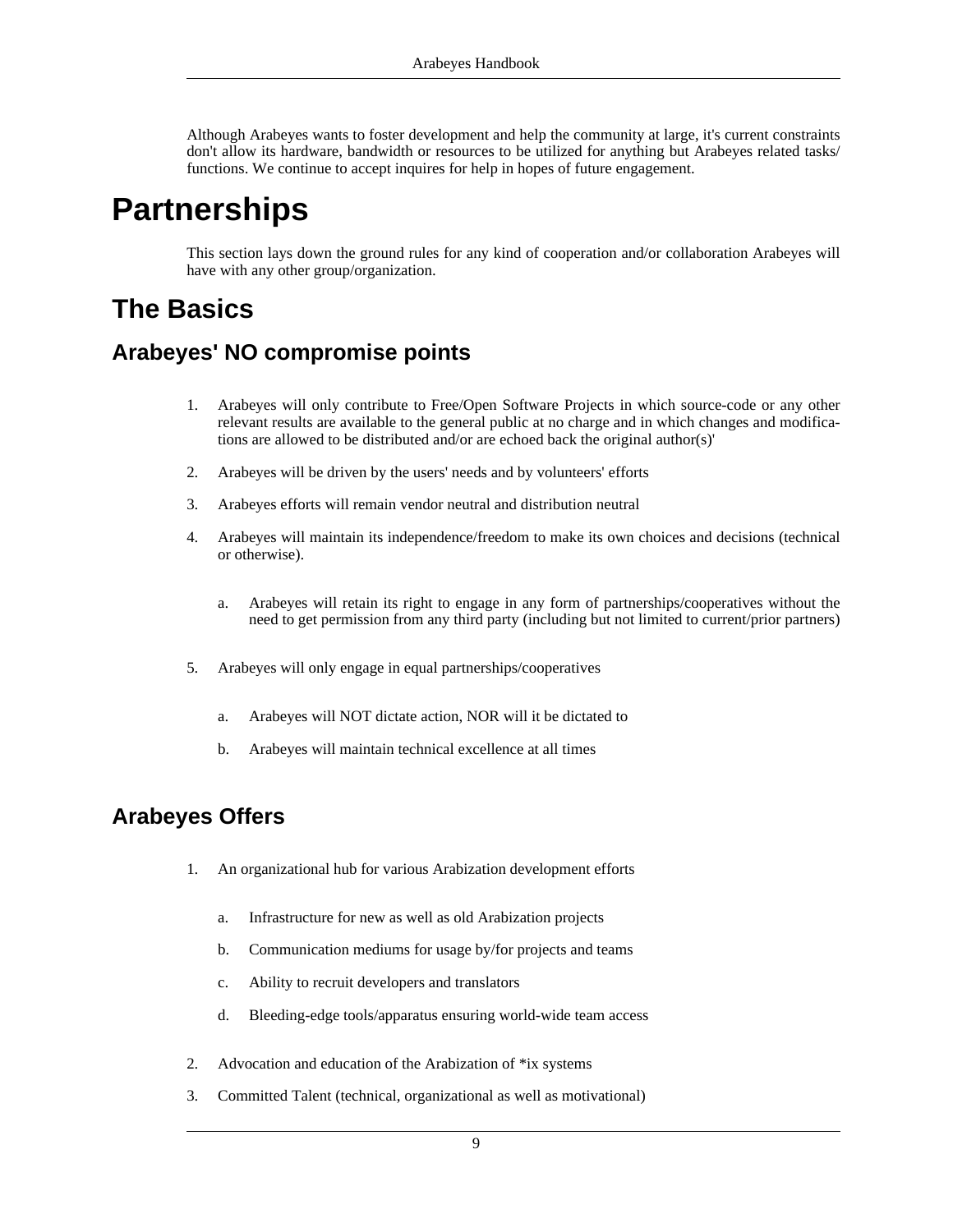4. Successful track-record and history of accomplishments

### **Arabeyes Requires**

- 1. Help in reaching more developers and interested parties (recruiting)
- 2. Help in making sure that the Arabeyes projects reach those who need it
- 3. Assistance in ensuring Arabeyes' continual existence, by:
	- a. Covering the running cost of Arabeyes (currently volunteer-funded)
	- b. Providing a means to Upgrade connection/hardware/space when needed
	- c. Preserving the volunteers' interest in Arabeyes via the creation of an incentive-plan (reward volunteers who are contributing to Arabeyes)
- 4. Assistance in propelling the recognition of 'Arabeyes', by:
	- a. Media coverage of Arabeyes' work (Tech features, News releases)
	- b. Involving Arabeyes in Arabization committees/decision-making circles
	- c. Having a presence in ALL \*ix Arabization/development workshops/seminars

### <span id="page-9-0"></span>**Manpower**

#### **Which project next**

All projects, schedules and milestones relating to mutual work will be discussed and agreed-upon a priori. There might be instances where work will commence prior to final agreement, but agreement and consensus MUST be met before fully getting engulfed by technical details.

A representative or a contact person from each organization will act as liaisons and "contact-point" to ensure superior communication. A weekly "status-report" will also be required from each end which will be made available to the public noting "This week's accomplishments (did)" as well as "Next week's accomplishments (todo)". Each new project under-taken will have its own project page (on Arabeyes or elsewhere) to educate as well as ensure continued progress.

Any monetary involvement (or incentives for that matter) in any shape or form will need to be declared publicly and need to be announced prior to any agreement taking shape. The monetary involvement could include but is not limited to compensation to 3rd-party employees, donations or payment to various involved entities or organizations or quid pro quo arrangements among others. In short, if money is involved on either side in any level of the execution or management hierarchy, it needs to be declared.

#### **How will work proceed**

All details, technical and otherwise, will be subject to the project or sub-project maintainer's approval as regulated by Arabeyes rules and policies. The various details are thus outside the scope of this document and are likely to differ from one project to the next.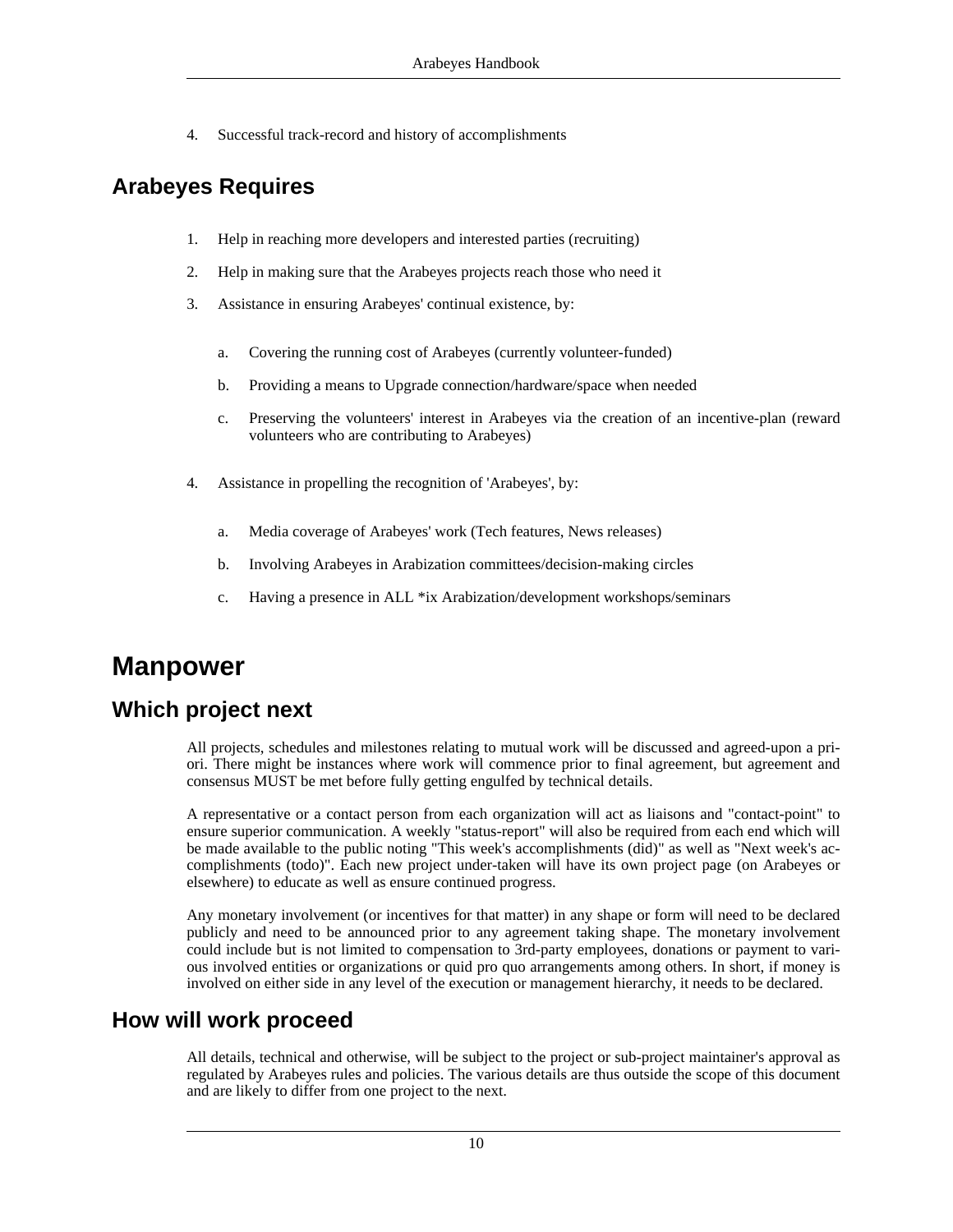#### **Where the work will reside**

All files/code/translations/documents will reside on Arabeyes' CVS repository. That is important because it ensures the centralization of the efforts, making future parties more inclined to follow in-line. If Arabeyes is to mirror then 3rd-party should have CVS access for involved Arabeyes members.

#### **Education and Backgrounding**

It is expected that all 3rd-party contributors get informed of the virtues of Open Source and volunteerism (Arabeyes can assist in this effort if need be). It is also expected that the 3rd-party will encourage its contributors to further engage with Arabeyes via outlining the benefits to the overall community at large upon completion of agreed-upon tasks. The intent by all parties involved should be to contiguously grow this community and to foster a sense of constant renewal.

#### **Communication**

3rd-party contributors are expected to use Arabeyes' various mailing lists, to reflect and garnish support for any upcoming activities on a pre-determined specific sub-project.

3rd-party contributors are also expected to commit work in most instances (baring any technical extremes) on a regular basis. The contributors are expected to attain a sufficient level of tool usage to attain this goal.

#### **Credit**

<span id="page-10-0"></span>Regarding any work that Arabeyes will do - credit for that work will first and foremost go to Arabeyes (as a project) and then the various individuals or entities per said agreement. Reason being - the Arabeyes project and its continued existence is far more important than any one person or effort and as such should be held in higher regard.

# **Donations**

### **Detached Donations**

<span id="page-10-2"></span><span id="page-10-1"></span>A detached donation is one in which funds is donated to Arabeyes' general fund without any strings attached. In other words, the funds are given to Arabeyes to do with it as it sees fit given the donation expenditure guidelines within Arabeyes are met. All amounts, dates, donors (unless requested otherwise) will be publicly noted and available.

### **Attached Donations**

An attached donation is that in which funds are only donated given these funds are spent on a particular project/task (not individual). In these instances Arabeyes requests that a minimum of 3 options (projects/tasks) are presented for Arabeyes' managers to select from. If agreement is reached and a schedule is adopted 50% of the donation will be requested prior to start of work with the remaining 50% to be delivered upon completion. All finances are to go to Arabeyes' general fund. Arabeyes is then free to dispose of any amounts deemed necessary per its expenditure guidelines. Any disputes and/or discussions with regard to payment or project delivery are to be made available to the public in a timely manner. All amounts, dates, donors (unless requested otherwise) will be publicly noted and available.

### **Attached Donations to Individual(s)**

<span id="page-10-3"></span>An attached donation to individuals is that in which funds are only donated given certain individuals are